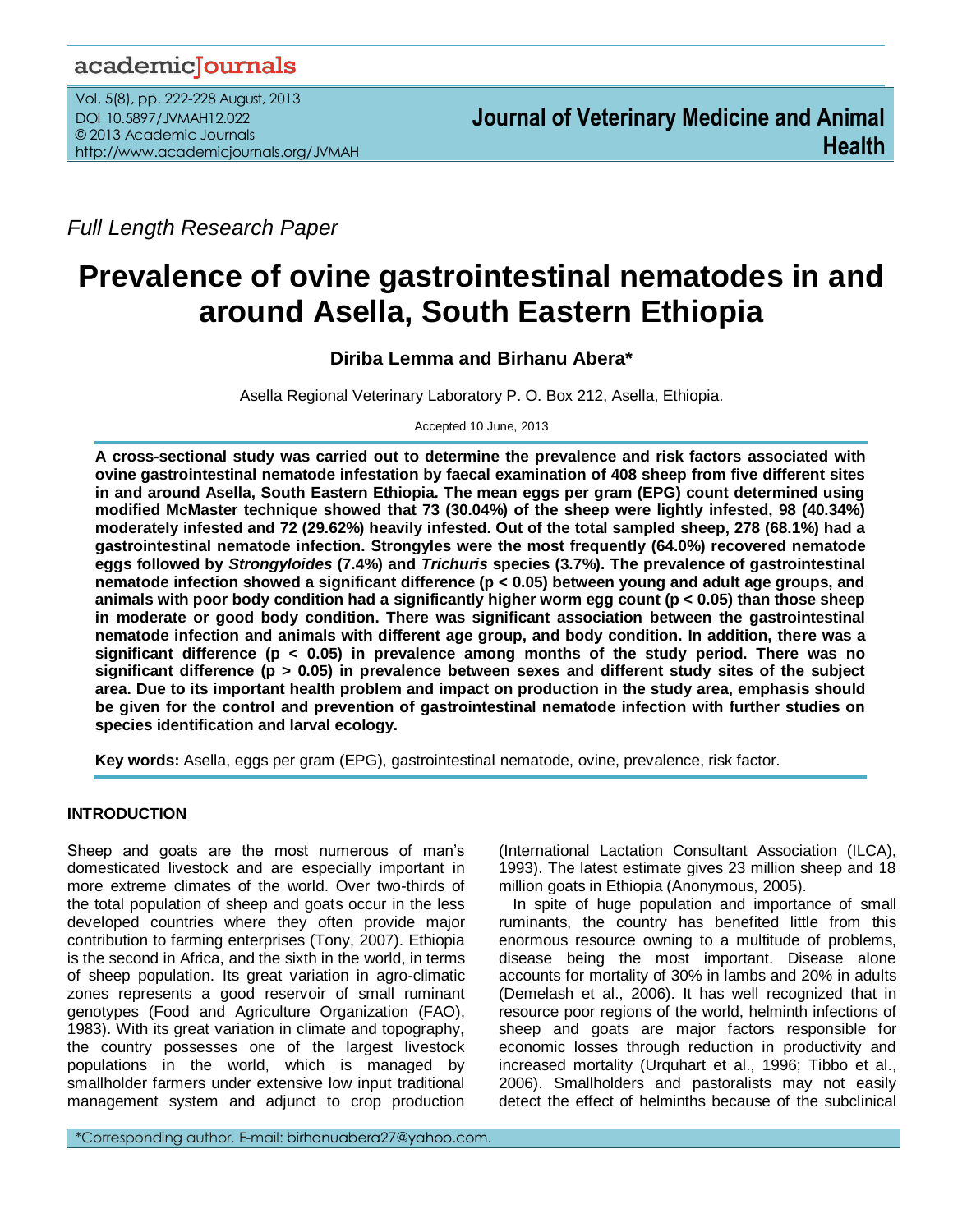nature of the infections (Soulsby, 1986; Urquhart et al., 1996). Thus, the sub-clinical helminth infections are responsible for significant economic losses. Once the clinical diseases are noticed, such economic losses in terms of animal productivity have already occurred (Kaplan, 2006; Tibbo et al., 2006). They are responsible for immunosuppresion, enhancing the susceptibility of the animals to other diseases. Productivity losses attributable to helminth parasites are often substantial. A loss of US \$81.8 million is reported annually due to helminth parasites in Ethiopia (Demelash et al., 2006).

In developed world, the greatest component of impact by these nematode parasites is probably found in the cost of control. But their impact is greater in the sub-Saharan Africa in general and Ethiopia is particular due to ecological factors suitable for diversified hosts and parasite species (Ragassa et al., 2006). The epidemiology of gastro-intestinal (GIT) parasites in livestock varied depending on the local climatic condition, such as humidity, temperature, rainfall, vegetation and management practices (Takelye, 1991). These factors largely determine the incidence and severity of various parasitic diseases in a region. Therefore, it is important to assess the type and level of parasitism in ruminant livestock, in order to determine the significance of parasite infestations and to recommend the most beneficial and economically acceptable control.

In highland of Arsi, gastrointestinal nematodes infection still remains an important disease problem of sheep in the area. Hence, this study was devised to be conducted with the objective to determine the prevalence and **i**dentify the potential risk factors associated with occurrence of the parasite infection of ovine gastrointestinal nematode in and around Asella.

#### **MATERIALS AND METHODS**

#### **Study area**

The present study was conducted from November, 2008 to April, 2009 in Asella town and its surrounding, Tiyo woreda. The Town is a capital of Arsi Zone, Oromia regional state. It is located about 175 km south east of Addis Ababa at 6° 59' to 8° 49' N latitudes and 38° 41' to 40° 44' E longitudes. The altitude of the area ranges from 2500 to 3000 m.a.s.l. Asella and its surrounding is characterized by mid subtropical weather, with minimum and maxim temperature ranging from 8.4 to 22.6°C, and the relative humidity ranging from 43 to 60%. The average rainfall is 2000 mm. The area has a bimodal rainfall occurring from March to April (short rainy season) and July to October (long rainy season). According to Arsi Planning and Development Office (2007), the area is densely populated, with livestock population of 85,893 cattle, 57,118 sheep, 10,725 goats, 7841 horses, 15,642 donkeys, 517 mules and 35,489 poultry. The farmers in the area practice mixed crop-livestock farming system.

#### **Study animals**

The study subjects include all grazing sheep of different age groups and both sexes in Asella town and its surroundings that are kept under traditional extensive production management system. The sample size was determined by taking 50% expected prevalence with a total of 384 but increased to 408 (Thrusfield, 1995).

#### **Study design**

A cross-sectional type of study was used for prevalence determination of sheep GIT nematode by coproscopic examination.

#### **Study protocol**

#### *Sampling method*

Out of 18 peasant associations (PAs) of Tiyo Woreda, five were selected, including Asella town by simple random selection or lottery method. The selected sites were: Denkeka Koncha, Haro Bilalo, Dosha, Gora Silingo and Asella town. Equal proportions of samples were collected from each site by random selection of farmers and animals. The participating farmers were identified by name (codes) and their animals were identified by ear tags with code numbers. Faecal samples were collected every month throughout the study period. The animal breed type, body condition scores, estimated age group and sex were recorded. The body condition scores and age group were recorded. Body condition scoring of sampled animal was carried out according to the method described by Cooper and Thomas (1985) and categorized into three scores as poor, medium and good. The poor body condition was recorded when individual spinous process were sharp to touch and easily distinguished, in addition, the bony structure of the sheep were easily noticeable. The eye muscles are of moderate depth. Medium body condition was recorded when the spinous process examined with very firm pressure and they were round rather than sharp. The eye muscle areas are full with moderate fat cover. Good body condition was recorded when the top and side of the back bone in loin area immediately behind the last rib and above the kidney were covered with muscles. The eye muscles were full and had a thick fat cover. Age group was determined by dentition and categorized as lambs (less than 9 month old), and adult (greater than 9 month old) as indicated by Yohannes (1989).

#### **Faecal sample collection**

A fresh faecal sample of approximately 10 g was collected directly from the rectum of each animal. The faecal samples were placed in a separate screw capped bottles (universal bottles), labeled and kept in cool box before transportation to Asella regional veterinary laboratory for coprological investigation. Those samples which were not examined within 24 h of arrival at laboratory were stored at +40°C and examined the next day early in the morning.

#### **Coprological examination**

The collected faecal specimens were processed and examined by direct faecal floatation technique for qualitative investigation of the types of gastro-intestinal nematode eggs. Quantitative examinations of faecal samples were made using the modified McMaster technique following standard procedures (Soulsby, 1986).

Those samples found positive for gastro-intestinal nematode were subjected to EPG counting. In this study, the floatation solution used was NaCl (sodium chloride). Eggs were identified by ova identification keys.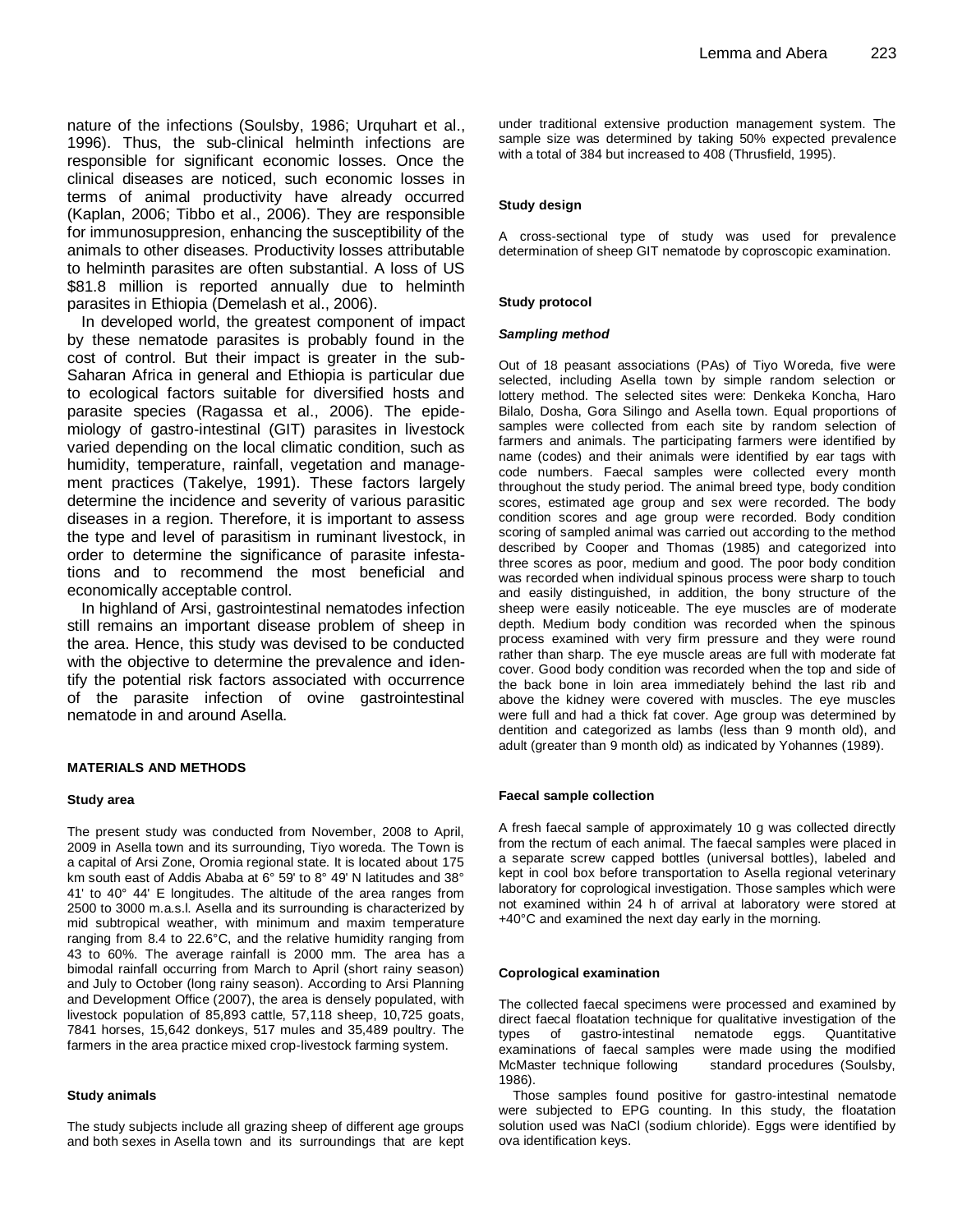#### **Data management and analysis**

Computer based primary analysis was done on data set entered in to Microsoft-Excel spread sheet. The prevalence was calculated for all data as the number of infected individual divided by the total number examined times hundred. Stat-view computer based statistical software package was used to carry out different statistical analysis of collected data, and the Pearson's chi- square (χ**<sup>2</sup>** ) was used to test the existence of differences in prevalence between age groups, sex, body condition scores, place of collection and months. For the purpose of this study, 95% probability ( $P <$ 0.05) was considered the significant level.

## **RESULTS**

#### **Prevalence of gastrointestinal nematodes of sheep encountered in the study area**

Of the total 408 sheep examined, 278 (68.1%) were found infected with different types of gastro-intestinal nematodes. Of the total positive cases, 261 (64.0%) were infected with strongyles, 30 (7.4%) were infected with Strongyloides spp. and 15(3.7%), were infected with Trichuris species (Table 1).

## **Variation between sex and age categories**

Of the total 408 of sheep examined coprologically for gastrointestinal nematode eggs, 68.1% were found positive. The prevalence was 79.6% in lambs and significantly higher ( $P < 0.05$ ) than 62.4% in adults (Table 2). There was no significant difference  $(P > 0.05)$  in prevalence of gastrointestinal nematode between the two sexes (Table 2).

## **Variation with body condition scores**

Of the total 408 sheep examined, 65, 98 and 115 were categorized as having poor, medium and good body condition scores. Infection prevalence was significantly higher in animal with poor body condition when compared to that of medium and good body condition scores (P < 0.05). The overall infection prevalence according to body condition grades, 81.3, 69.5 and 61.5% with poor, medium and good, respectively (Table 3).

## **Variation on monthly basis**

Analysis of prevalence of gastrointestinal nematode infections of sheep by months showed that there was statistically significant variation between months (P < 0.05). The higher infection prevalence was recorded in months during wet seasons, March and April whereas the lower was in months during dry seasons, January and February (Table 4).

## **Variation between study sites**

Of all the sheep examined in the five sites, samples from Asella (71.1%) and Denkeka Koncha (70.0%) showed the higher GIT nematode infection prevalence and samples from Haro Bilallo (54.8%) showed lower infection prevalence recorded. The chi-square (χ2) test value indicated that there was no statistically significant difference  $(P > 0.05)$  in prevalence of gastro-intestinal nematode infection of sheep between these sites (Table 5).

## **Quantitative faecal examination**

The results of quantitative faecal examination using the modified McMaster technique for GIT nematodes of 243 infected sheep were 30.04, 40.32 and 29.62% for light, moderate and heavy infection, respectively. Most of the infected sheep had a faecal egg count in a range of 801 to 1200 epg and more (Table 6).

## **DISCUSSION**

The gastrointestinal nematodes of sheep are one of the important parasitic disease that obviously result in reduced productivity of sheep raised by smallholders using traditional husbandry management system in and around Asella, Arsi zone of Oromiya region. The coprological examination done for this study using direct faecal floatation method revealed an overall gastrointestinal infection prevalence of 68.1% of sheep originating from this area which were being parasitized at least by one type of gastrointestinal nematodes. However, apparent difference were also noted, this finding agrees with previous studies by coprological examination in some areas of Ethiopia 76.3% (Moti, 2008) and 79.09% (Achenef, 1997).

Accordingly, similar prevalence of gastrointestinal nematodes results agrees with reports of previous studies conducted in Ethiopia as 56.6% strongyles, 8.2% strongyloides and 5% trichuris in Debre Zeit (Tigist, 2008); 66.6% strongyles type and 3.3% Trichuris species in Bedele (Temesgen, 2008); 70.2% strongyles type and 4.5% Trichuris species in Western Oromia (Ragassa et al., 2006) and 42.25% strongyles type in Kelela (Tesfaye, 1998). Other comparatively very large coproscopic examination report was 97.03% strongyles type, 45.22% strongyloides and 30.25% Trichuris species in eastern part of Ethiopia (Abebe and Eseyas, 2001).

Many surveys were carried out in different regions of the country using both coproscopic and post mortem examination. The gastrointestinal nematodes are the predominant parasites prevalent in the country reported by Hailuleul (2002) in Wolayta Soddo and Yosef (1993) in Asella, and showed very high prevalence of infested sheep over 85% in their study areas. The variation is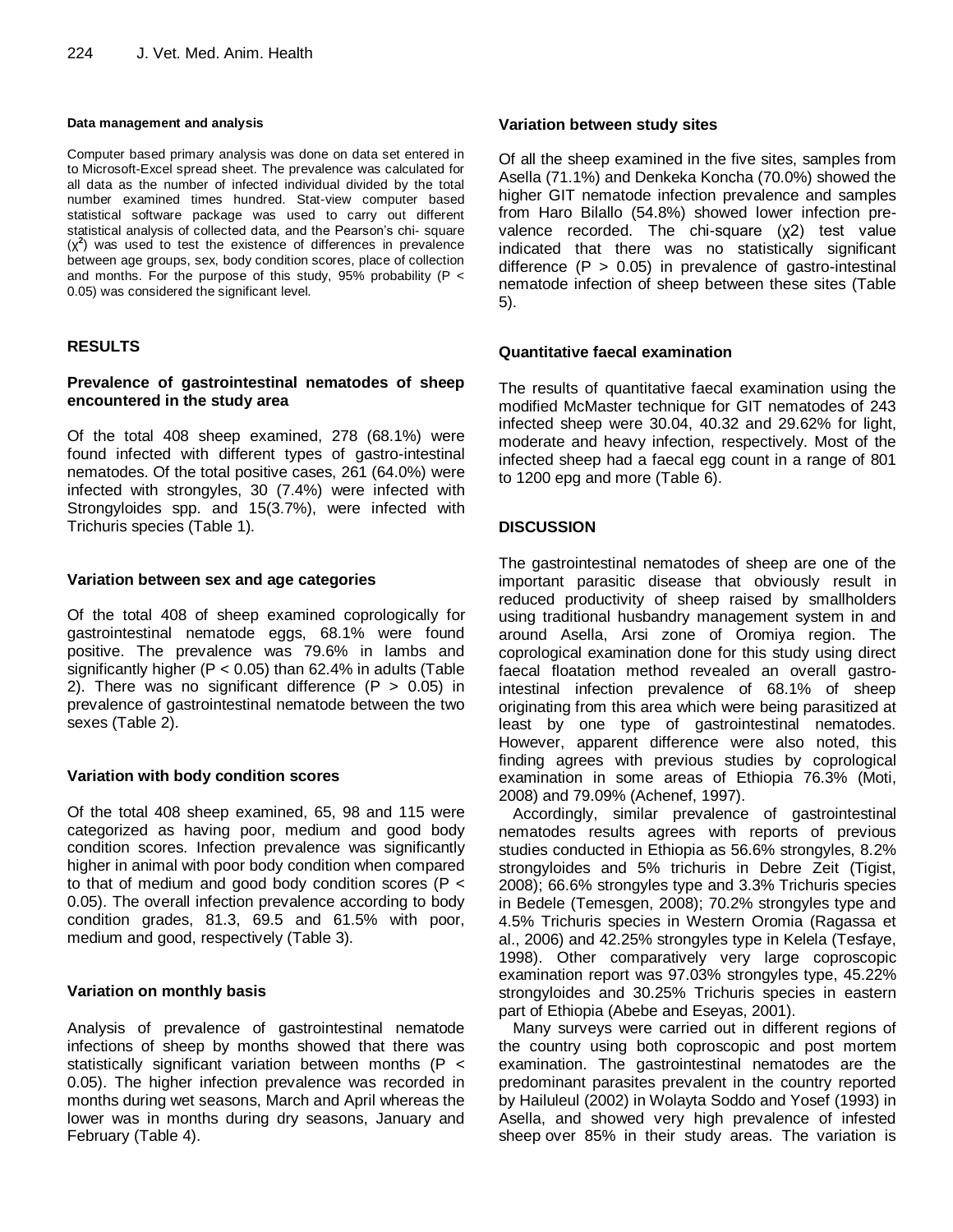| Parasite egg types | Number of animals examined | Positive samples nematode eggs | Prevalence (%) |
|--------------------|----------------------------|--------------------------------|----------------|
| Strongyles spp     | 408                        | 261                            | 64.0           |
| Strongyloides spp  | 408                        | 30                             | 7.4            |
| Trichuris spp      | 408                        | 15                             | 3.7            |
| Total              | 408                        | 278                            | 68.1           |

**Table 1.** Prevalence of gastrointestinal nematodes of sheep encountered in the study area.

**Table 2.** Prevalence of gastrointestinal nematode infection based on sex and age of animals using coprological examination.

| <b>Risk factors</b> | Total no. of animals examined No. of positive samples (%) |            | $x^2$   | P- value |
|---------------------|-----------------------------------------------------------|------------|---------|----------|
| Age                 |                                                           |            |         |          |
| Lamb                | 271                                                       | 109 (79.6) | 12.4005 | 0.00     |
| Adult               |                                                           | 169 (62.4) |         |          |
| Total               | 408                                                       | 278 (68.1) |         |          |
|                     |                                                           |            |         |          |
| <b>Sex</b>          |                                                           |            |         |          |
| Male                | 179                                                       | 119 (66.5) | 0.4032  | 0.525    |
| Female              | 229                                                       | 159 (69.4) |         |          |
| Total               | 408                                                       | 278(68.1)  |         |          |

**Table 3.** Results of chi- square (χ**<sup>2</sup>** ) analysis of association of body condition of the sheep as risk factor of GIT nematode infection.

| <b>Body condition</b> |     | No. of animals examined No. of positive samples (%) | $v^2$   | P-value |
|-----------------------|-----|-----------------------------------------------------|---------|---------|
| Good                  | 187 | 115(61.5)                                           |         |         |
| Medium                | 141 | 98 (69.5)                                           | 10.2547 | 0.006   |
| Poor                  | 80  | 65 (81.3)                                           |         |         |
| Total                 | 408 | 278 (68.1)                                          |         |         |

**Table 4.** Prevalence of gastrointestinal nematode of sheep during the period November, 2008 to April, 2009 using coprological examination.

| <b>Months</b> | <b>Faecal samples examined</b> | No.of positive samples | Prevalence (%) |
|---------------|--------------------------------|------------------------|----------------|
| November      | 68                             | 45                     | 66.2           |
| December      | 68                             | 47                     | 69.1           |
| January       | 68                             | 35                     | 51.5           |
| February      | 68                             | 39                     | 57.4           |
| March         | 68                             | 60                     | 88.2           |
| April         | 68                             | 52                     | 76.5           |
| Total         | 408                            | 278                    | 68.1           |

 $\chi^2$  =27.3204, P = 0.00

reported in prevalence rate among different works. This difference could be due to the sample size considered, climatic condition of the study area, long dry season between November and January and short of rain season between February and April in the study area and types of techniques utilized.

This study showed that strongyles having direct life cycle were the most prominent among those that were positive for gastrointestinal nematode parasites of animals. Therefore, strongyles are gastrointestinal nematodes of greatest importance in sheep, and causes serious direct and indirect losses in most parts of the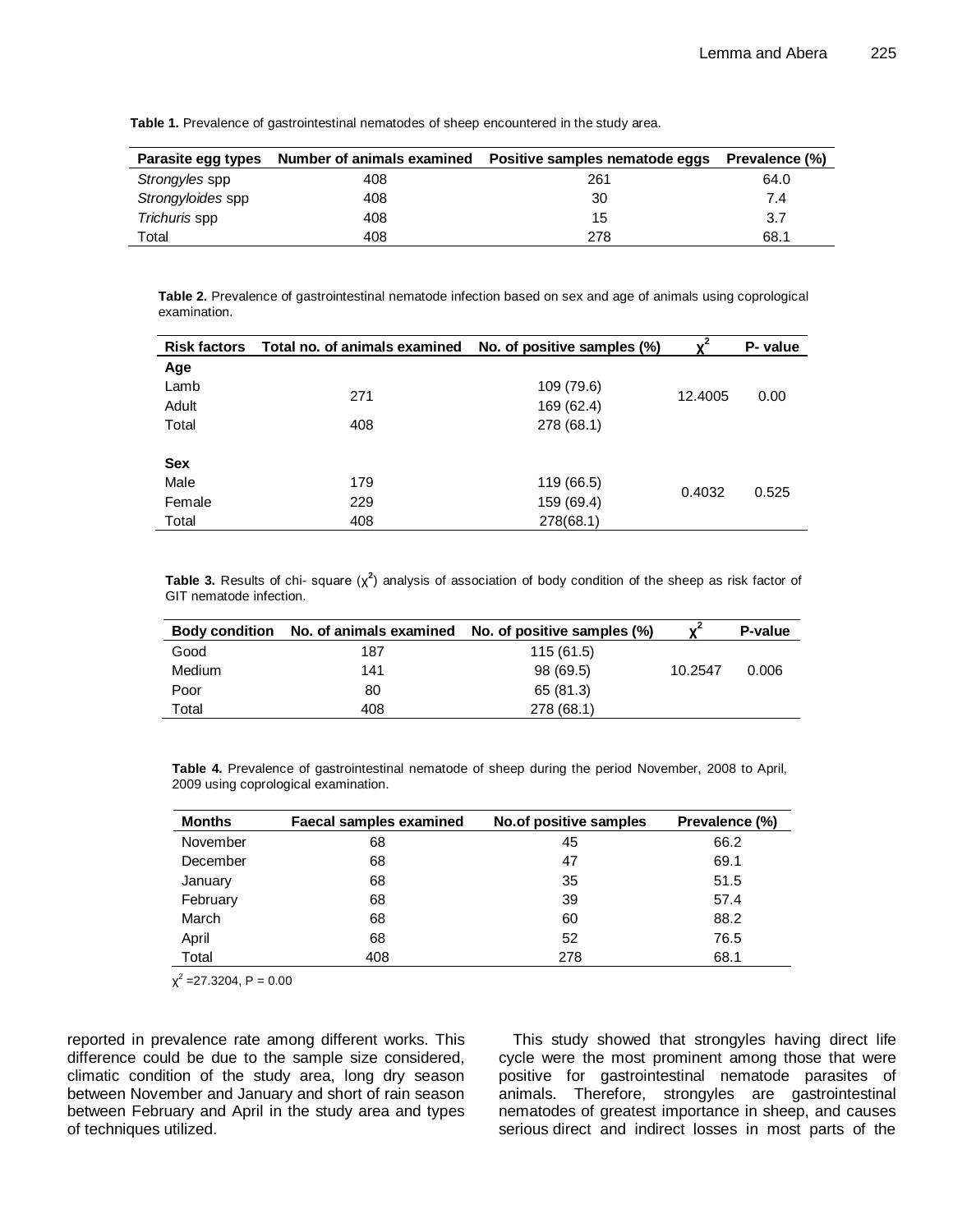| <b>Study sites</b> | No. of faecal samples<br>examined | No.of positive<br>sample | Prevalence (%) |        | P-value |
|--------------------|-----------------------------------|--------------------------|----------------|--------|---------|
| Denkeka Koncha     | 120                               | 84                       | 70.0           |        |         |
| Haro Bilallo       | 42                                | 23                       | 54.8           |        |         |
| Gora Silingo       | 36                                | 23                       | 63.9           | 4.7151 | 0.318   |
| Dosha              | 30                                | 20                       | 66.7           |        |         |
| Asella             | 180                               | 128                      | 71.1           |        |         |
| Total              | 408                               | 278                      | 68.1           |        |         |

**Table 5.** Prevalence of gastrointestinal nematodes of sheep at different sites of the study area using coprological examination.

**Table 6.** Level of infection based on egg per gram (e.p.g) count of examined positive animals for nematode according to Hansen and Perry (1994).

| Intensity of infection | Examined no. of samples (%) | e.p.g          |
|------------------------|-----------------------------|----------------|
| Light                  | 73 (30.04)                  | 50-800         |
| Moderate               | 98 (40.32)                  | 801-1200       |
| Heavy                  | 72 (29.62)                  | More than 1200 |
| Total                  | 243 (100)                   | -              |
|                        |                             |                |

country by Hailuleul (2002) in Wolayta Soddo and Yosef (1993) in Asella. Strongyloides and Trichuris species were poorly represented. This agrees with the idea of Urquhart et al. (1996) which indicates only youngs are more susceptible to these parasites while adults usually develop certain immunity. Soulsby (1986) also indicated the presence of resistance for Trichuris in sheep over eight months and not usually severe enough to cause clinical disease. Clinical signs are seen mainly in the young and appear only in case of severe infection.

When infection rate on age was subjected to analysis, lambs were found more frequently infected than adult sheep. Even though their prevalance was not shown in a dramatic difference, the statically significant difference (P < 0.05) was recorded between the two age groups. The reason is that as new born and younger sheep, they lack strong immunity as in the adults. The possible explanation is that in adult sheep, after primary infection, rapid solid immunity is acquired. In fact, sheep continually exposed to infection are at low risk provided the rate of acquisition of infective larvae is sufficient to stimulate satisfactory response, and no cause of clinical illness was reported by Soulsby (1986). There are also special conditions encountered during peri-perturient rise in nematode eggs excretion, as early as two weeks before lambing, and persisted up to eight weeks post-partum when lambing, and took place during the wet seasons is the idea of Ng'ang'a et al. (2006). Thus, pregnant or lactating ewes became the major source of infections for the newborn lambs. In the same manner, other studies in Africa have shown that the age and immune status of the host animal have significant influences on nematode egg output (Magona and Musisi, 2005).

The present study shows no statistically significant

differences ( $P > 0.05$ ) between different sex groups. This finding agrees with report by Assefa and Sissay (1998), with gastrointestinal helminthes affecting both sex groups equally. This is due to equal exposure of both sexes, and they are from similar agro-ecology. The variation may occur in the intensity of infection due to post-parturient parasite rise in lambed sheep. Similarly, there is no statistical significant difference observed between the study sites since they have the same agro ecology. This also agrees with report by Armour (1980) significant difference was reported in animals reared in different geographical areas.

Difference in body condition score is statistically significant ( $P < 0.05$ ) with gastrointestinal nematode infection such that shedding of nematodes eggs increased with poor body condition (81.3%) than in good body condition (61.5%). This finding agrees with Bisset et al. (1986) who suggest that well-fed animals develop good immunity that suppresses the fecundity of the parasites. The highly statistical significant difference (P < 0.05) result obtained on monthly study revealed that the highest percentage of infection of the study subjects was 88.2% on March during the short rainy season and the lowest was 51.5%, recorded in January during the dry season. In the rest of the months, almost a close similarity records were obtained. This could be due to the development, survival and transmission of free living stage of nematode parasites which is influenced by micro-climatic factors within the faecal pellets and herbage which is in agreement with Urquhart et al. (1996). These include sunlight, temperature, rainfall, humidity and soil.

The seasonal fluctuations in numbers and availability of the infective larval stages are influenced by the level of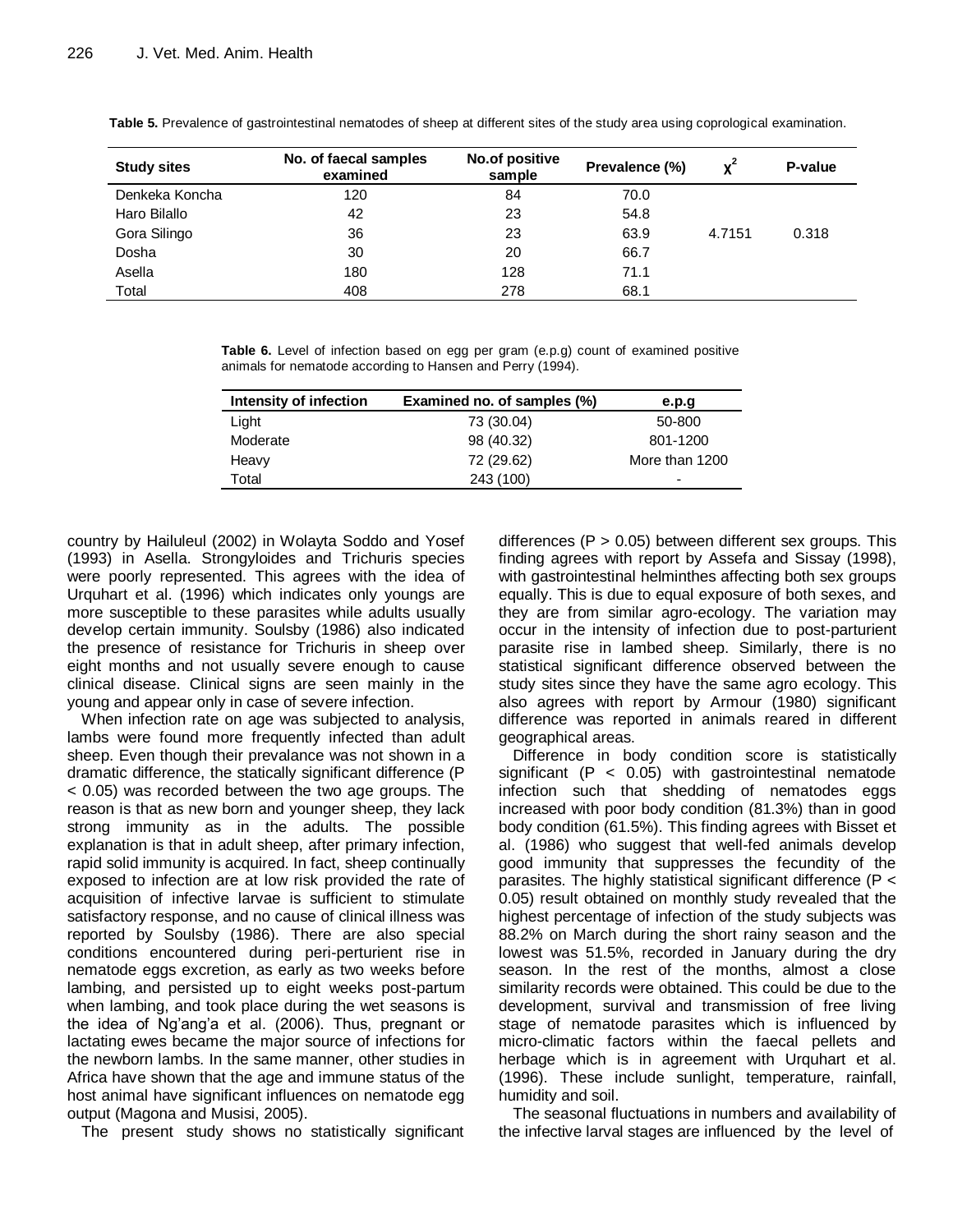contamination of pasture. Larvae of important gastrointestinal nematodes are able to undergo a period of arrested development (hypobiosis) in host following infection; larvae may become metabolically inactive for several months. The greatest proportion of larvae usually becomes arrested at times when conditions in the external environment are least favorable for development and survival of eggs and larva (Michael et al., 1975). This suspension of development helps some nematode to survive the dry seasons. Resumption of rainy season is the most favorable period for larval development and transmission on pasture (Agyei et al., 1991).

## **CONCLUSION AND RECOMMENDATIONS**

The present study was based solely on coproscopic examination for detection of gastrointestinal nematode eggs; it has provided an insight to the current prevalence and associated risk factors. It suggested that ovine gastrointestinal nematodes are of the major helminthosis in and around Asella. Age, body condition and seasonal dynamics are the most prominent risk factors associated with gastrointestinal nematode infection. In addition, weak status of animal health services and lack of proper management, especially in the study area, crop-livestock mixed farming is highly practiced, and most land is cultivated so that many species of animals are kept together on marginal and a piece of land. However, they give low priority to sheep in respect to the value they obtained from them. They give the first line to draught animals and forced sheep to graze behind on overstocked areas which lead them to graze close to the ground and on faecal materials, resulting in the uptake of higher numbers of infective larvae.

On the basis of the above conclusion and the present findings, the following recommendations are forwarded:

1. Detailed study should be conducted to clearly identify parasitic fauna using faecal culture and postmortem examination in the study area.

2. Strategic anthelminthic treatments: Treat sheep with broad spectrum anthelminthic at the beginning of rain season and at the end of dry season to reduce the worm burden and minimize pasture contamination with larvae, and treat flock with special consideration to those sheep in poor condition rather than individual animal separately. To prevent anthelmintic resistance, regular study should be carried out on the efficacy and resistance of the anthelminthic drugs directed to the subject area.

3. Using pasture management: Applying rotational grazing system for different seasons would reduce pasture contamination, separating the most susceptible young animals from adults, which is a possible source of contamination. Maintaining the stocking rate to reasonable level avoids consequent pasture contamination.

4. Education of farmers on the importance of the parasitic

diseases, its economic losses and the correct ways to improve animal husbandry system need to be applied.

5. Support role of veterinarians and animal healthy extensions in giving professional advices regarding preventive and control measures against gastrointestinal helminthes parasites and prevention of drug abuses.

#### **ACKNOWLEDGMENT**

We would like to thank the College of Veterinary Medicine, Haramaya University and Asella Regional Laboratory for their unreserved cooperation and facilities provided for this study.

#### **REFERENCES**

- Abebe W, Eseyas G (2001). Survey of ovine and Caprine gastrointestinal Helminthosis in eastern part of Ethiopia during the dry season of the year. Revue. Med vet. 152(5):379-5.
- Achenef M (1997). Observation on ovine gastrointestinal nematodiasis and coenurosis in sheep populations of Ethiopian highland, Debre Berhan, North Showa, DVM thesis, AAU, FVM, Debre Zeit, Ethiopia.
- Agyei AD, Sapong and Prodert, A J (1991). Peri-parturent rise in faecal nematode egg counts in West Africa dwarf sheep in southern Ghana in the absence of arrested strongyle larvae. J. Vet parasitology, 39: 79-88.
- Anonymous (2005). Agricultural sample survey 2004/2005 volume II Report on livestock and livestock characteristics (Private peasant holdings). Statistical bulletin 331, central statistical authority (CSA), Addis Ababa, Ethiopia.
- APEDO (Arsi Planning and Development Office) (2007). Socio-Economic Information of Arsi Zone, Asella, Arsi, Pp.1-105.
- Armour J (1980). The epidemiology of helminthes diseases in farm animals. Vet. Parasitol. 6:7-46.
- Assefa D, Sissay L (1998). Preliminary investigation on the seasonal occurrence of parasites around Sheno: In: 5th national conference of society of animal production ESAP, Addis Ababa Ethiopia, 15-17 May 1997, pp. 123-137.
- Bisset V, LAssoff A, DouchP G C, Jonas W E, West C J ,Green RS (1986). Burdensand immunological response following natural challenges in Romney lambs selectively bred for low or high faecal eggs count. J. Vet. Parasitol. 61:249-263.
- Demelash B, Yilma J, Hassen C (2006). Ovine helminthosis is major health constraints to productivity of sheep in Ethiopia, Faculty of Veterinary Medicine, Awassa University, Awassa, Ethiopia. pp. 65- 90.
- FAO (Food and Agricultural Organization) (1983). International scheme for the coordination of dairy development and international meat development schemes, Report of admission to Ethiopian, 27 May -28 June, 1980, working paper 2312, Rome, Italy.
- Hailuleul N (2002). Prevalence on gastrointestinal helminthes of small ruminants in and around Walayta Soddo, Southern Ethiopia, DVM thesis, AAU, FVM, Debre Zeit, Ethiopia.
- Hansen J, Perry B ( 1994) .The Epidemiology, Diagnosis and Control of Helminth parasites of Small Ruminants, A handbook,2nd Ed. ILRAD (International Laboratory for Research on Animal Diseases) Nairobi, Kenya, pp.21-23.
- ILCA (International livestock center for Africa) (1993). Annual report, 1992, Addis Ababa, Ethiopia.
- Kaplan M (2006). Update in parasite control in small ruminants: Addressing the challenges posed by multiple-drug resistant worms. In: proceeding of the American Association of Bovine practioners, Saint Paul, MN, USA. September 21-23.
- Magona JW, Musisi G (2002). Influence of age, grazing system, season and agro-climatic zone on the prevalence and intensity of gastro intestinal stronglosis in Ugandan goats. Small ruminant research